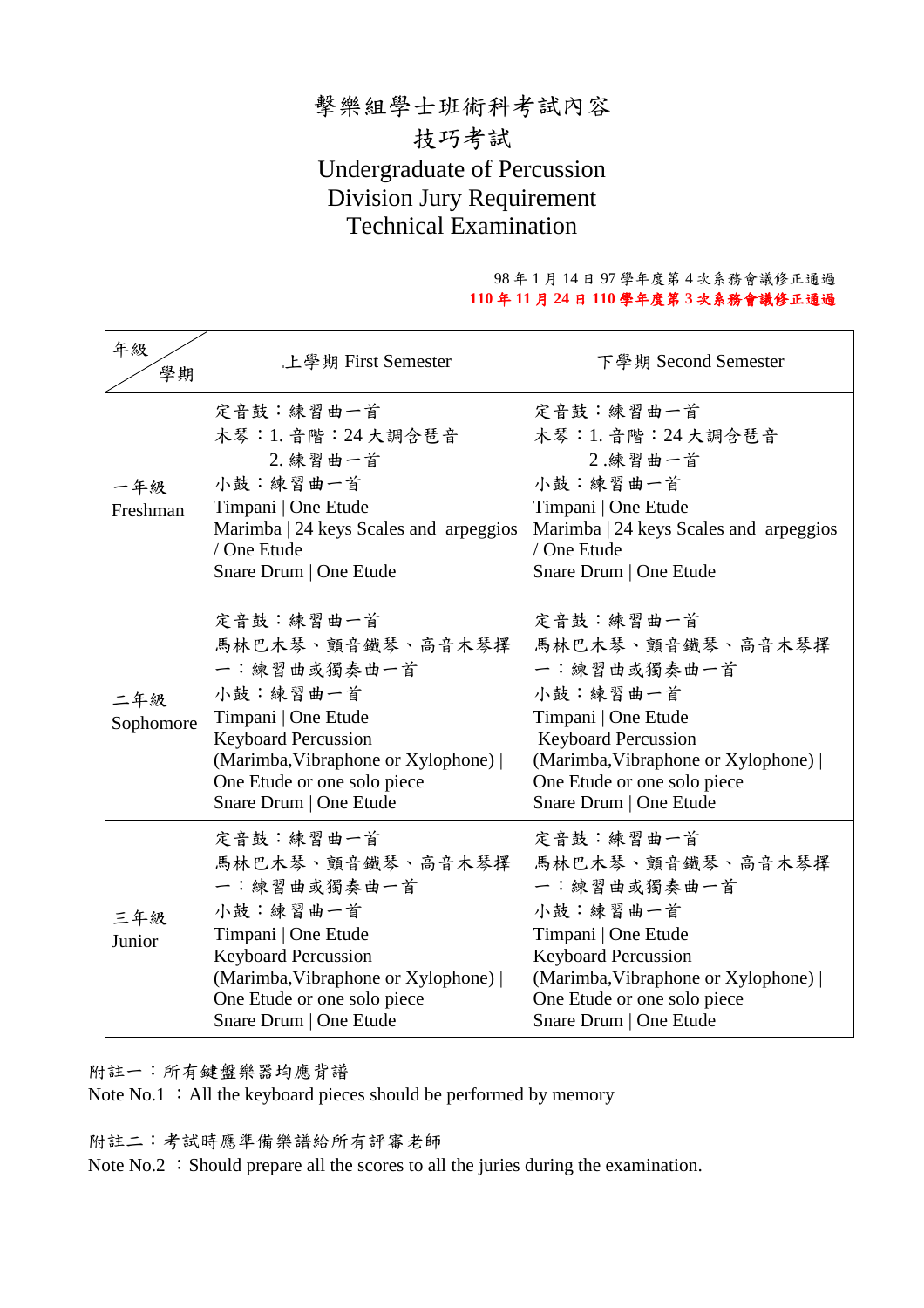## 擊樂組學士班術科考試內容 學期考試 Undergraduate of Percussion Division Jury Requirement Final Examination

| 年級<br>學期         | 上學期 First Semester.                                                                                                                           | 下學期 Second Semester                                                                                                                           |
|------------------|-----------------------------------------------------------------------------------------------------------------------------------------------|-----------------------------------------------------------------------------------------------------------------------------------------------|
| 一年級<br>Freshman  | 鍵盤獨奏曲一首<br>One keyboard percussion solo piece<br>綜合擊樂獨奏曲一首<br>One multi-percussion solo piece                                                 | 鍵盤獨奏曲一首<br>One keyboard percussion solo piece<br>綜合擊樂獨奏曲一首<br>One multi-percussion solo piece                                                 |
|                  | 可以外加一首自選曲,樂器不拘,包<br>含鍵盤、小鼓、定音鼓、肢體戲劇音<br>樂、電子音樂、即興音樂、自創作品<br>等多元選項。<br>One free piece could be for every<br>possibilities of percussion music. | 可以外加一首自選曲,樂器不拘,包<br>含鍵盤、小鼓、定音鼓、肢體戲劇音<br>樂、電子音樂、即興音樂、自創作品<br>等多元選項。<br>One free piece could be for every<br>possibilities of percussion music. |
| 二年級<br>Sophomore | 鍵盤獨奏曲一首<br>One keyboard percussion solo piece<br>綜合擊樂獨奏曲一首<br>One multi-percussion solo piece                                                 | 鍵盤獨奏曲一首<br>One keyboard percussion solo piece<br>綜合擊樂獨奏曲一首<br>One multi-percussion solo piece                                                 |
|                  | 可以外加一首自選曲,樂器不拘,包<br>含鍵盤、小鼓、定音鼓、肢體戲劇音<br>樂、電子音樂、即興音樂、自創作品<br>等多元選項。<br>One free piece could be for every<br>possibilities of percussion music. | 可以外加一首自選曲,樂器不拘,包<br>含鍵盤、小鼓、定音鼓、肢體戲劇音<br>樂、電子音樂、即興音樂、自創作品<br>等多元選項。<br>One free piece could be for every<br>possibilities of percussion music. |
| 三年級<br>Junior    | 鍵盤獨奏曲一首<br>One keyboard percussion solo piece<br>綜合擊樂獨奏曲一首<br>One multi-percussion solo piece                                                 | 鍵盤獨奏曲一首<br>One keyboard percussion solo piece<br>綜合擊樂獨奏曲一首<br>One multi-percussion solo piece                                                 |
|                  | 可以外加一首自選曲,樂器不拘,包<br>含鍵盤、小鼓、定音鼓、肢體戲劇音<br>樂、電子音樂、即興音樂、自創作品<br>等多元選項。<br>One free piece could be for every                                       | 可以外加一首自選曲,樂器不拘,包<br>含鍵盤、小鼓、定音鼓、肢體戲劇音<br>樂、電子音樂、即興音樂、自創作品<br>等多元選項。<br>One free piece could be for every                                       |
|                  | possibilities of percussion music.                                                                                                            | possibilities of percussion music.                                                                                                            |

#### 98 年 1 月 14 日 97 學年度第 4 次系務會議修正通過 **110** 年 **11** 月 **24** 日 **110** 學年度第 **3** 次系務會議修正通過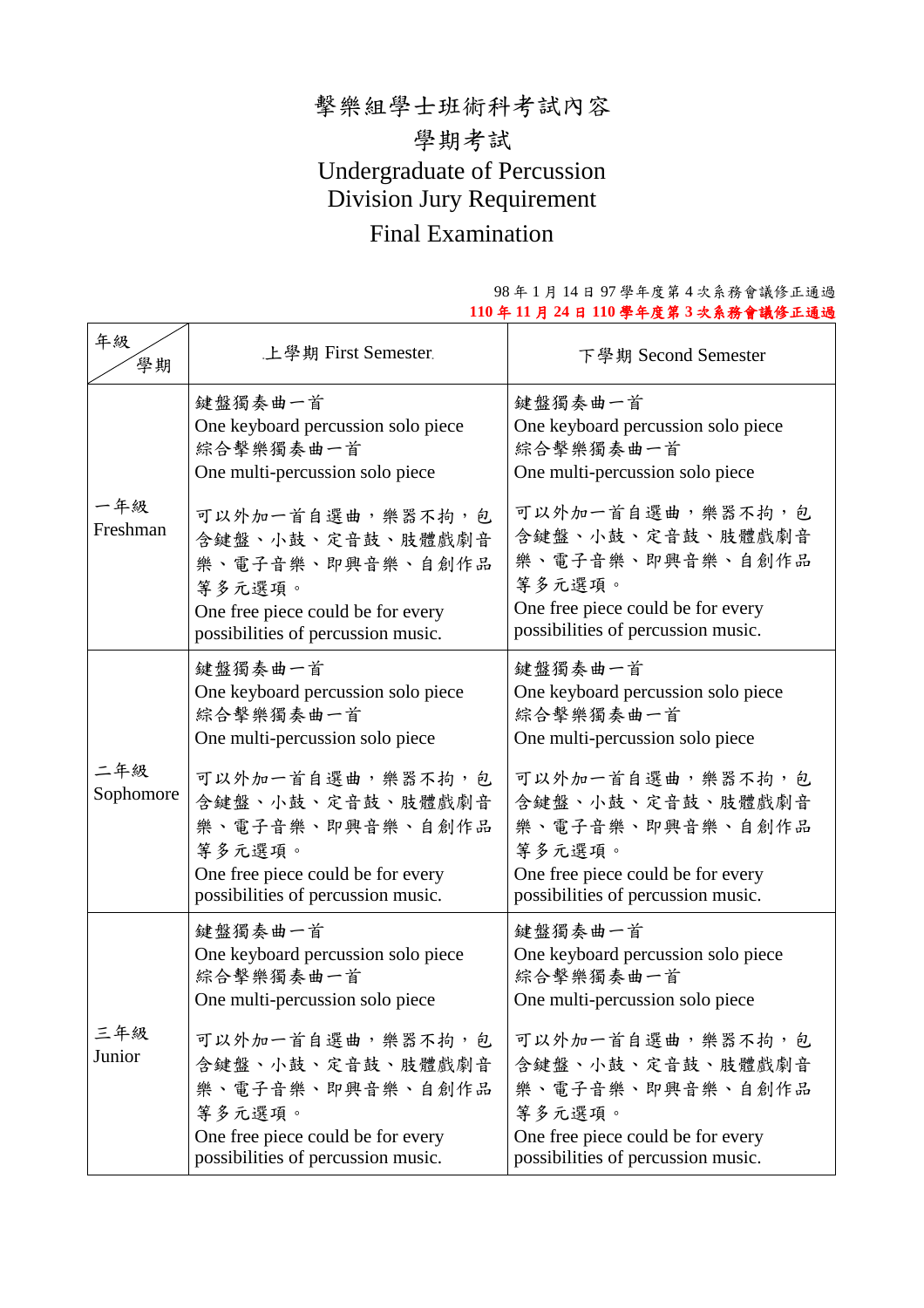| 四年級<br>Senior | 鍵盤獨奏曲一首<br>One keyboard percussion solo piece<br>綜合擊樂獨奏曲一首<br>One multi-percussion solo piece<br>可以外加一首自選曲,樂器不拘,包<br>含鍵盤、小鼓、定音鼓、肢體戲劇音<br>樂、電子音樂、即興音樂、自創作品<br>等多元選項。<br>One free piece could be for every<br>possibilities of percussion music.<br>※此學期只考試,曲目可納入下學期<br>期畢業音樂會<br>There is only the final examination in<br>this semester, but all the programs<br>should be able to choose in the recital<br>for graduating of second semester. | 舉辦一場獨奏會(長度約四十分鐘以上<br>且包含一首國人作品)<br>※內容包含木琴、鐵琴、定音鼓及綜<br>合樂器之演奏曲。<br>One percussion recital at least 40 minutes<br>programs is required and one piece of<br>taiwanese composer is necessary.<br>All the programs should contain solo or<br>ensemble pieces of Marimba/Vibraphone<br>/Timpani/Multi-Percussion |
|---------------|------------------------------------------------------------------------------------------------------------------------------------------------------------------------------------------------------------------------------------------------------------------------------------------------------------------------------------------------------------------------------------------------------------------------------------------------|-------------------------------------------------------------------------------------------------------------------------------------------------------------------------------------------------------------------------------------------------------------------------------------------------------------|
|---------------|------------------------------------------------------------------------------------------------------------------------------------------------------------------------------------------------------------------------------------------------------------------------------------------------------------------------------------------------------------------------------------------------------------------------------------------------|-------------------------------------------------------------------------------------------------------------------------------------------------------------------------------------------------------------------------------------------------------------------------------------------------------------|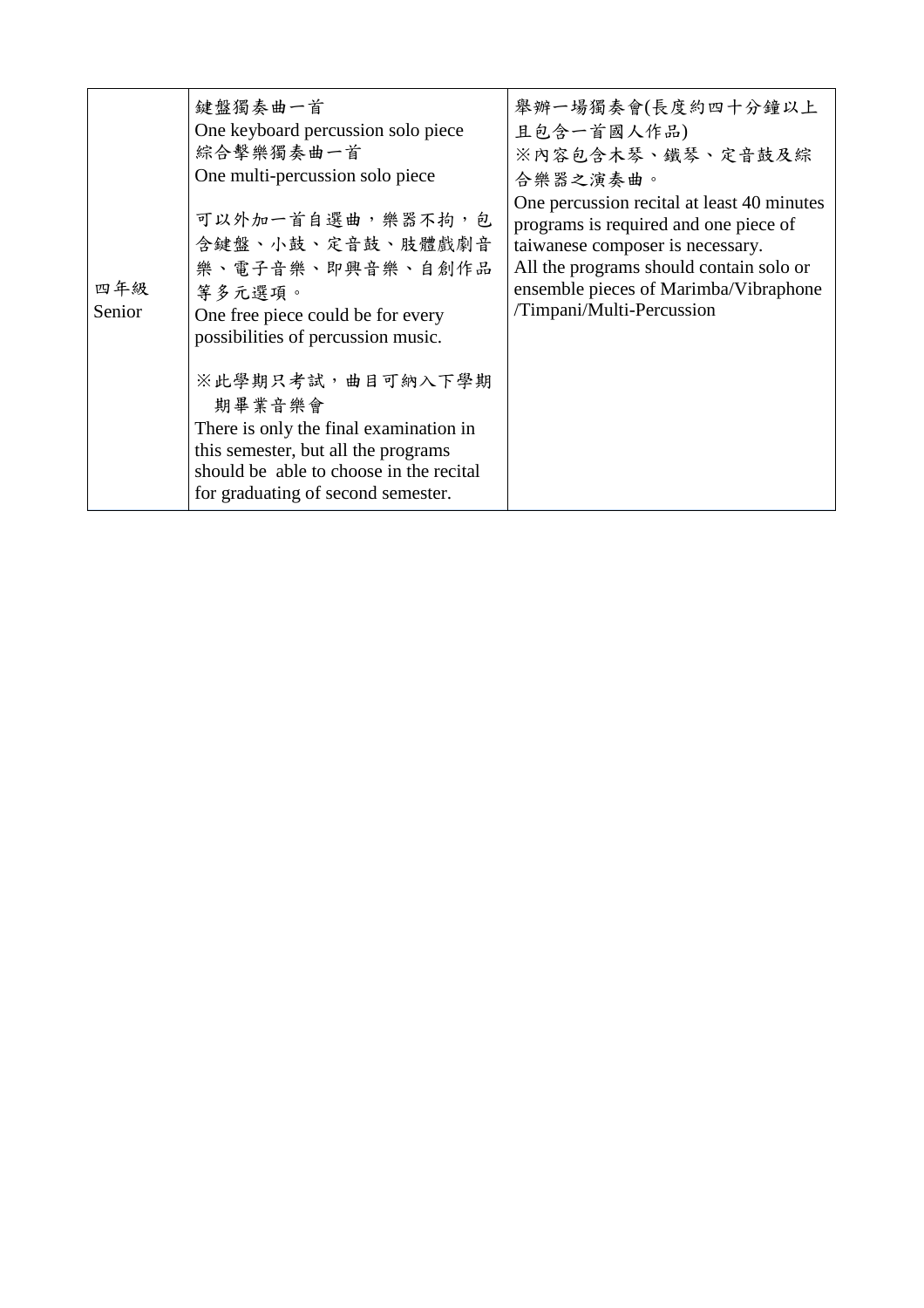## 擊樂組碩士班術科考試內容 **Graduate of Percussion Division Jury Requirements**

### 學期考試

## **Final Examination**

### **110** 年 **11** 月 **24** 日 **110** 學年度第 **3** 次系務會議訂定通過

| 碩士一年級 上學期<br>First year of Master<br><b>First Semester</b>      | 鍵盤獨奏曲目一首<br>One solo piece of keyboard percussion<br>綜合擊樂獨奏曲目一首<br>One solo piece of multi-percussion |
|-----------------------------------------------------------------|-------------------------------------------------------------------------------------------------------|
| 碩士一年級 下學期<br>First year of Master<br><b>Second Semester</b>     | 音樂會一<br>Recital 1                                                                                     |
| 碩士二年級 上學期<br>Second year of<br>Master<br><b>First Semester</b>  | 鍵盤或綜合打擊樂協奏曲目一首,至少20分鐘<br>One keyboard or multi-percussion concerto, at least 20 分鐘                    |
| 碩士二年級 下學期<br>Second year of<br>Master<br><b>Second Semester</b> | 音樂會二或解說音樂會<br>Recital 2 or Lecture Recital                                                            |

附註一:音樂會當學期不須考試。

NOTE 1 : No jury is required in the current semester after the recital.

附註二:是否背譜演奏,由演奏者決定。

NOTE 2: The music should be performed by memory or not, it's decided by the performer.

附註三:音樂會完成後,寫作論文之學期可以論文相關樂曲考試,長度不拘。

 NOTE 3: Student who completed the recital can perform the repertoire related to the dissertation in the final jury, with no limit on the length of music.